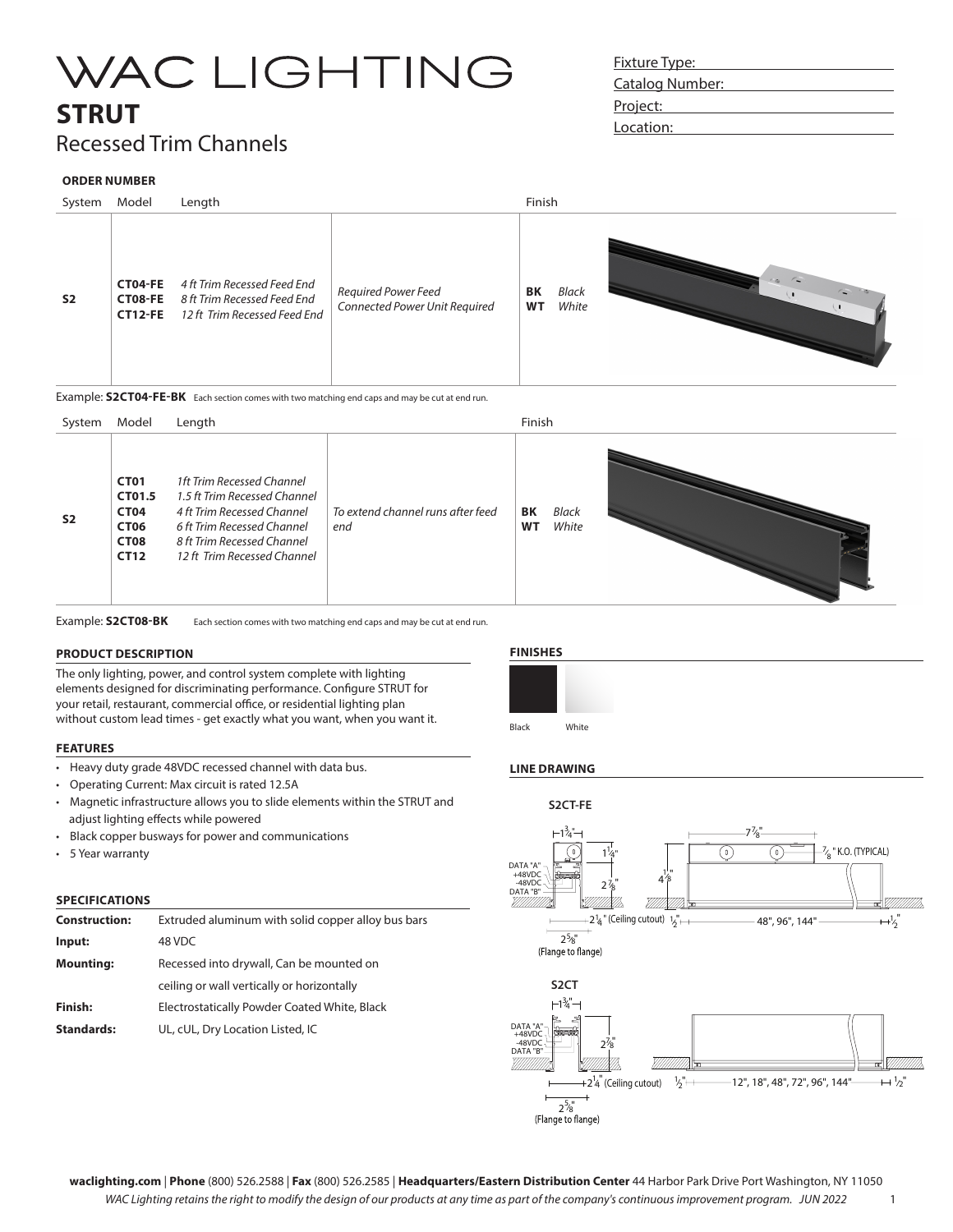### **STRUT** Recessed Trim Channels

Fixture Type: Catalog Number: Project: **Project:** Location:

2

### CHANNEL COVER

|                       |                                                                                                                                                                                  | Model               | Finish                                                   |                                                                                                                                                                          |
|-----------------------|----------------------------------------------------------------------------------------------------------------------------------------------------------------------------------|---------------------|----------------------------------------------------------|--------------------------------------------------------------------------------------------------------------------------------------------------------------------------|
|                       | <b>Channel Cover 8ft</b><br>8ft length may be field cut, Suitable for bottom<br>channel coverage.                                                                                | S2C-COV08           | ΒK<br>WT                                                 | <b>Black</b><br>White                                                                                                                                                    |
| Example: S2C-COV08-BK |                                                                                                                                                                                  |                     |                                                          |                                                                                                                                                                          |
| CONNECTORS            |                                                                                                                                                                                  |                     |                                                          |                                                                                                                                                                          |
|                       | Accessories                                                                                                                                                                      | Model               | Finish                                                   |                                                                                                                                                                          |
|                       | <b>Feed End Junction Box</b><br>5in junction box with side and top knockouts.                                                                                                    | S2CT-FEB            | ΒK<br>WT                                                 | <b>Black</b><br>White                                                                                                                                                    |
|                       | <b>I Connector with Feed</b><br>Feeds and joins two sections of channel with<br>electrical continuity. Includes field cuttable 96"<br>wire and conduit.                          | S2CR-FI             | BK                                                       | <b>Black</b>                                                                                                                                                             |
|                       | I Connector<br>Joins two sections of channel with electrical<br>continuity                                                                                                       | S2CSR-I             | ΒK                                                       | <b>Black</b>                                                                                                                                                             |
|                       | <b>Dead I Connector</b><br>Joins two sections of channel without electrical<br>continuity                                                                                        | S <sub>2</sub> C-ID | ΒK                                                       | <b>Black</b>                                                                                                                                                             |
|                       | <b>Below Bus Bar I Connector</b><br>Joins two sections of field cut channel with electrical<br>continuity. Installs onto underside of channel bus<br>bar for interrputed bus bar | S2C-IB              | BK                                                       | <b>Black</b>                                                                                                                                                             |
|                       | End Cap<br>Additional end cap                                                                                                                                                    | S2CT-EC             | BK<br>WT                                                 | <b>Black</b><br>White                                                                                                                                                    |
|                       | <b>L</b> Connector<br>Use to join two sections 90°.<br>I connectors sold seperately.                                                                                             | S2CT-L              | ΒK<br><b>WT</b>                                          | <b>Black</b><br>White                                                                                                                                                    |
|                       | <b>T</b> Connector<br>Use to join three sections.<br>I connectors sold seperately.                                                                                               | S2CT-T              | ΒK<br>WT                                                 | Black<br>White                                                                                                                                                           |
|                       | X Connector<br>Use to join four channel sections.<br>I connectors sold seperately.                                                                                               | S2CT-X              | ΒK<br><b>WT</b>                                          | <b>Black</b><br>White                                                                                                                                                    |
|                       | <b>Inside Corner</b><br>Joins ceiling to wall sections.<br>I connectors sold seperately.                                                                                         | S2CT-IC             | BK<br>WT                                                 | <b>Black</b><br>White                                                                                                                                                    |
|                       | <b>Outside Corner</b><br>Joins wall to wall sections.<br>I connectors sold seperately.                                                                                           | S2CT-OC             | BK<br><b>WT</b>                                          | <b>Black</b><br>White                                                                                                                                                    |
|                       | Surface/Suspended to Recessed Corner<br>Joins suspended or surface mounted channel to<br>recessed channel.<br>I connectors sold seperately.                                      | S2CPST-IC           | <b>BKBK</b><br><b>BKWT</b><br><b>WTWT</b><br><b>WTBK</b> | Black Surface/Suspended, Black Recessed<br>Black Surface/Suspended, White Recessed<br>White Surface/Suspended, White Recessed<br>White Surface/Suspended, Black Recessed |
|                       |                                                                                                                                                                                  |                     |                                                          |                                                                                                                                                                          |

Example: **S2CRS-I-BK**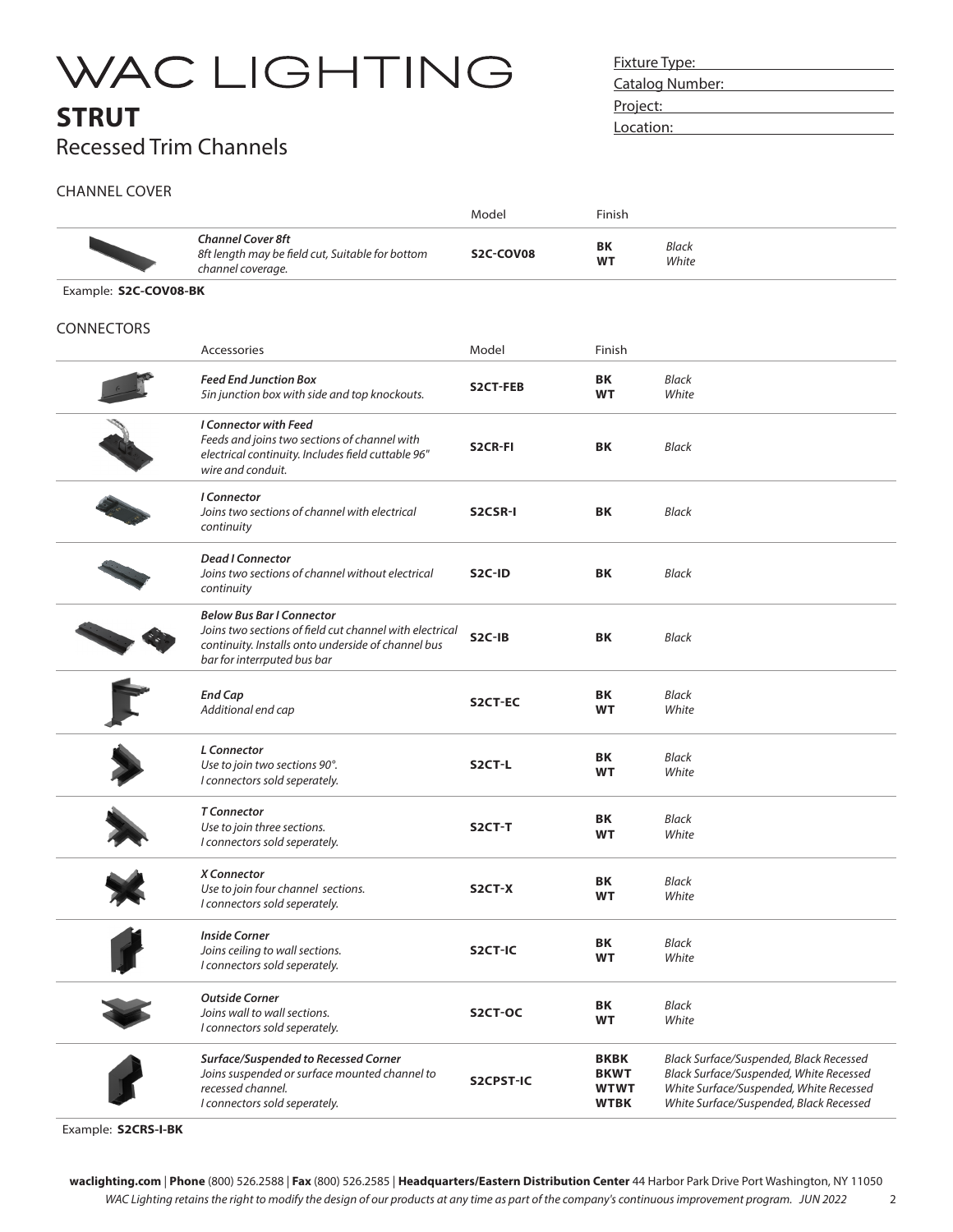## **STRUT** Recessed Trim Channels

### Fixture Type: Fixture Type: Catalog Number:<br>
Latalog Number: Project: **Project:** Location:

### SUSPENSION HARDWARE

| Accessories                                                                                                       | Model            | Finish                 |                        |
|-------------------------------------------------------------------------------------------------------------------|------------------|------------------------|------------------------|
| <b>Mount Clip</b><br>Support recessed channel with 1/4 - 20 threaded rod<br>(rod by others)                       | <b>S2CR-CLIP</b> | BK                     | <b>Black</b>           |
| <b>Cable Suspension</b><br>Suspend channel from plenum ceiling. Includes 96in<br>aircraft cable; may be field cut | S2C-C96          | <b>BK</b><br><b>NI</b> | Black<br><b>Nickel</b> |
| <b>Stem Suspension</b><br>Suspend channel from plenum ceiling. Includes two<br>48in stem; may be field cut        | <b>S2C-S96</b>   | <b>BK</b><br><b>WT</b> | Black<br>White         |
| <b>Suspension Loop</b><br>Mechanical loop<br>Supports up to 15 lb                                                 | <b>S2C-LOOP</b>  | <b>BK</b>              | <b>Black</b>           |

Example: **S2CRS-I-BK**